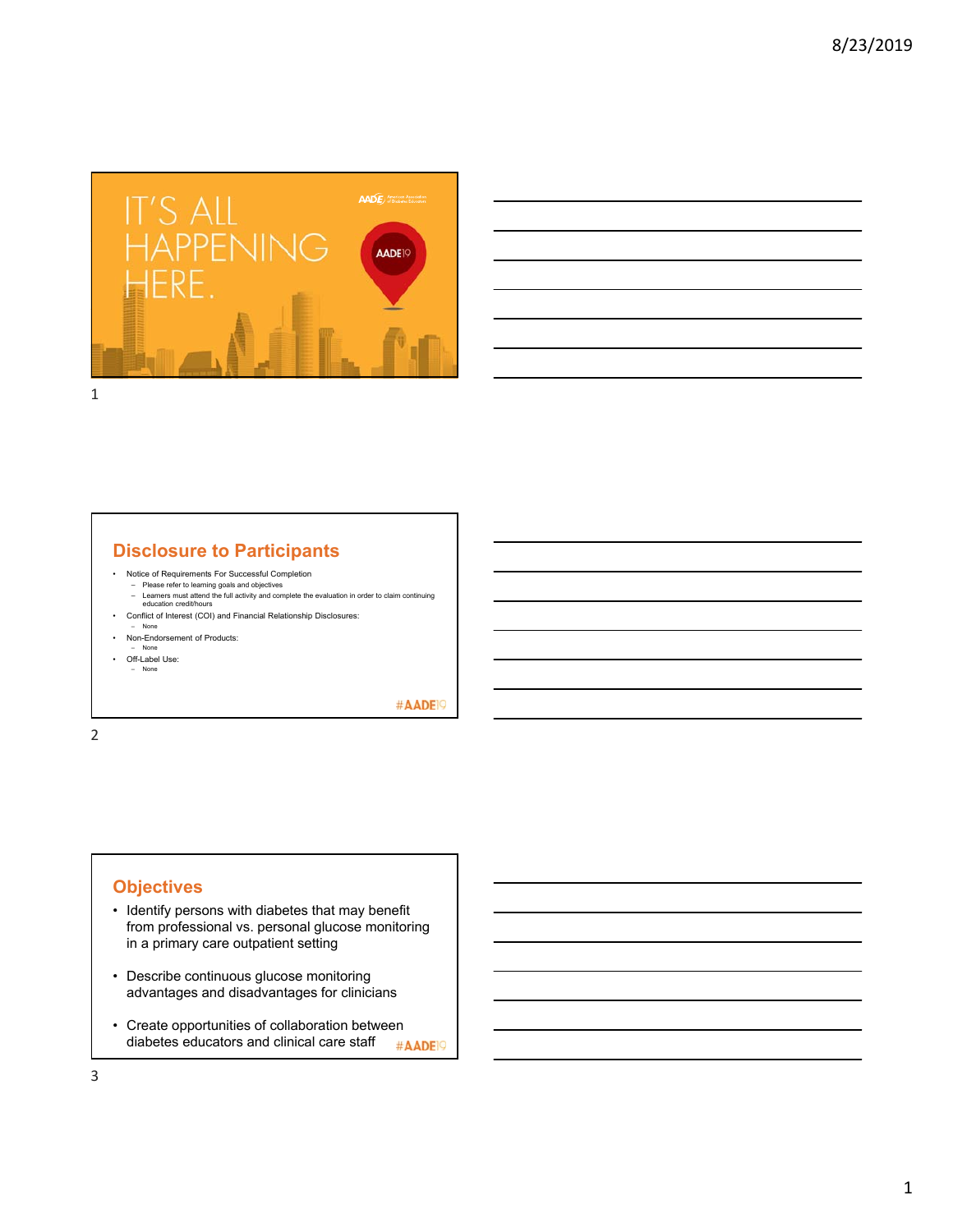

#### **Kathleen Eubanks-Meng** DO, ABFM Board Certified Family Physician

American Academy of Family Physicians Summit Family & Sports Medicine - Lee's Summit, MO

#### #AADE<sup>19</sup>

4

5



# **Mary Jo Mason**

RDN, LD, Certified Diabetes Educator

Clay Platte Family Medicine - Kansas City, MO Summit Family & Sports Medicine - Lee's Summit, MO

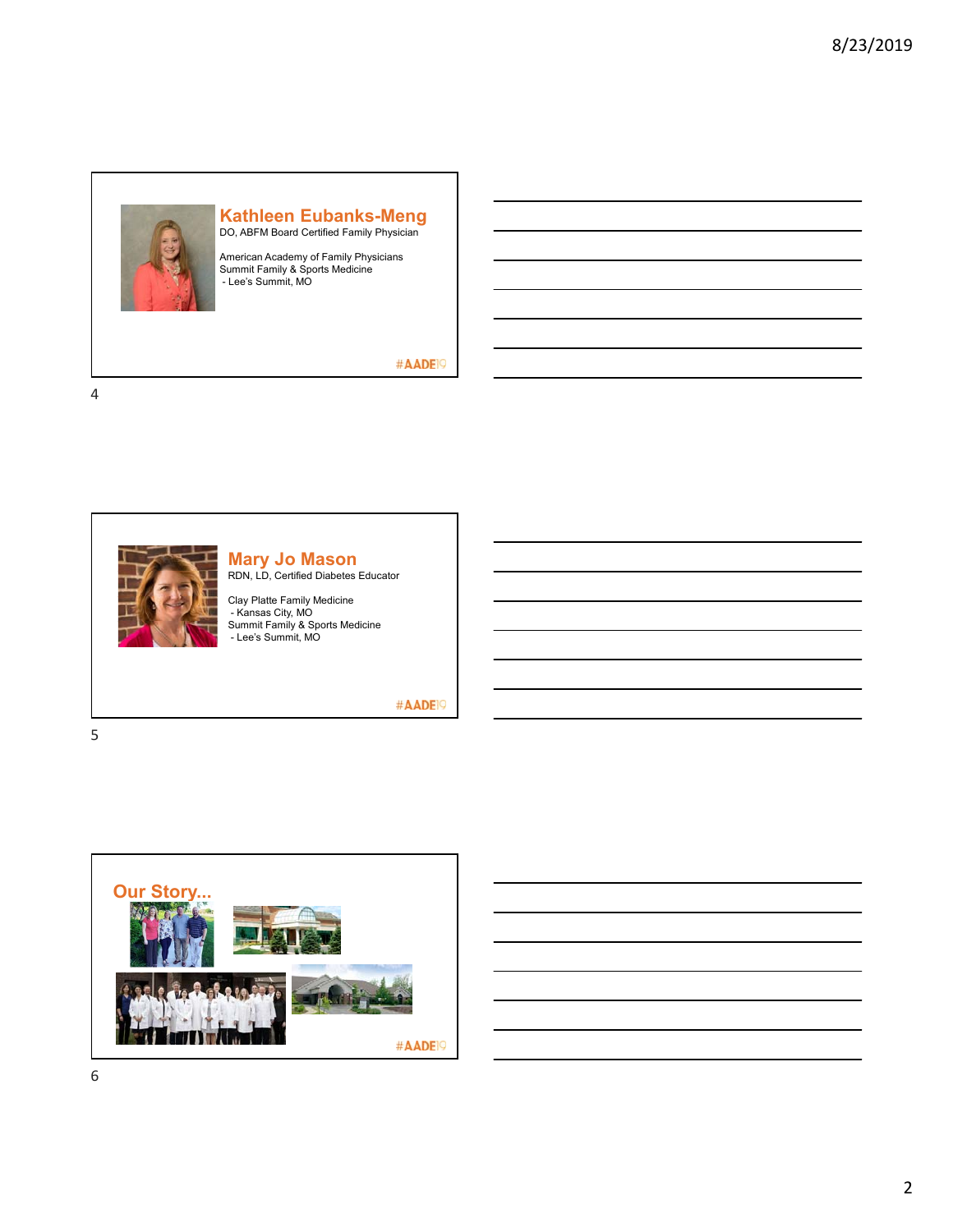# **Clay Platte Family Medicine and Summit Family and Sports Medicine**

- Practice Started in 1995 with two physicians
- Expanded to two clinics one in Kansas City, MO, and one in Lee's Summit , MO (opened in 2013)
- 14 physicians, 3 PAs, 1 FNP, 1 LCSW, 1 CDE

#AADE<sup>19</sup>

7

### **Identification of candidates**

- Persons with diabetes who are struggling to achieve blood glucose control
- A1c vs fingerstick glucose discrepancy
- Persons with diabetes motivation

#AADE<sup>19</sup>



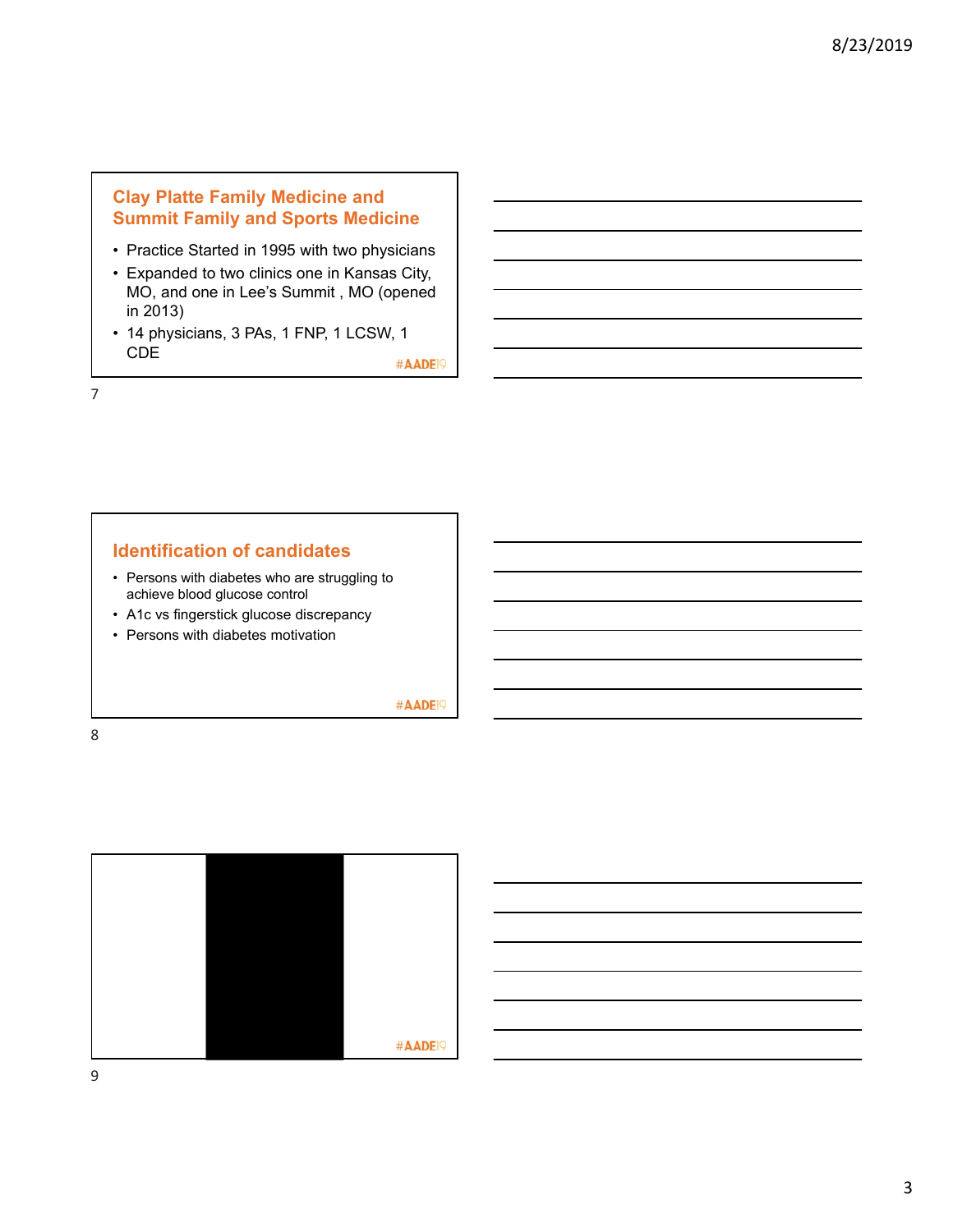

# **Professional CGM**

#### **Advantages**

- Increased insight for therapy change
- May increase person with Clinic resources (time diabetes engagement
- Team collaboration
- Revenue

11

#### **Disadvantages**

- Not real-time information
- Device cost and tracking
- and staff)
- Appointment availability

#AADE<sup>19</sup>

## **Increased insight for therapy change**

- Seeing is Believing
- Graphs vs. Numbers
- Mindful eating lifestyle change
- Clinician and Person With Diabetes Engagement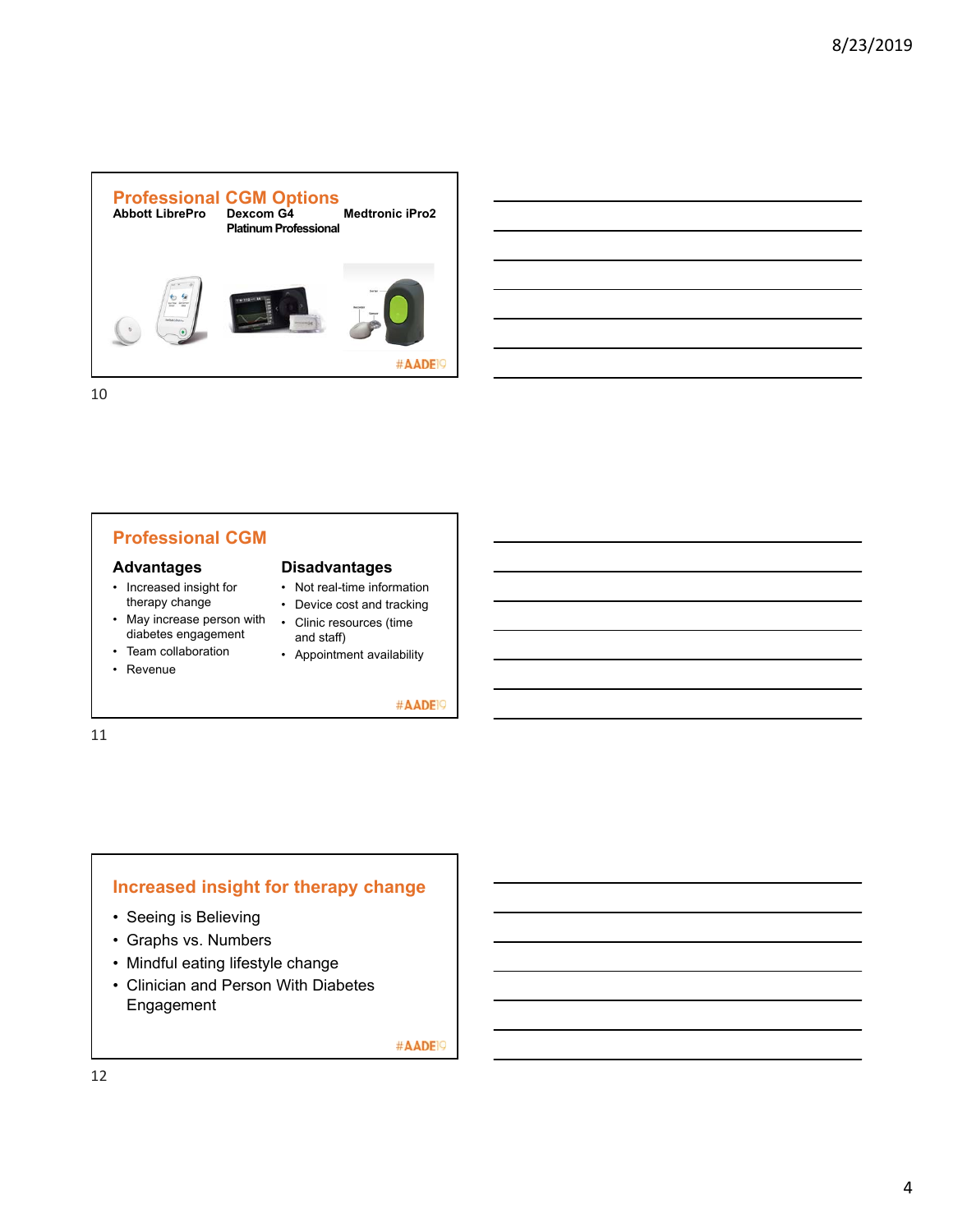





| $\overline{\phantom{a}}$                                                                                               |  |                                   |
|------------------------------------------------------------------------------------------------------------------------|--|-----------------------------------|
| and the contract of the contract of the contract of the contract of the contract of the contract of the contract of    |  |                                   |
|                                                                                                                        |  |                                   |
| and the contract of the contract of the contract of the contract of the contract of the contract of the contract of    |  | the control of the control of the |
|                                                                                                                        |  |                                   |
| <u> La componenta de la componenta de la componenta de la componenta de la componenta de la componenta de la compo</u> |  | _________                         |
|                                                                                                                        |  |                                   |
| and the contract of the contract of the contract of the contract of the contract of the contract of the contract of    |  |                                   |



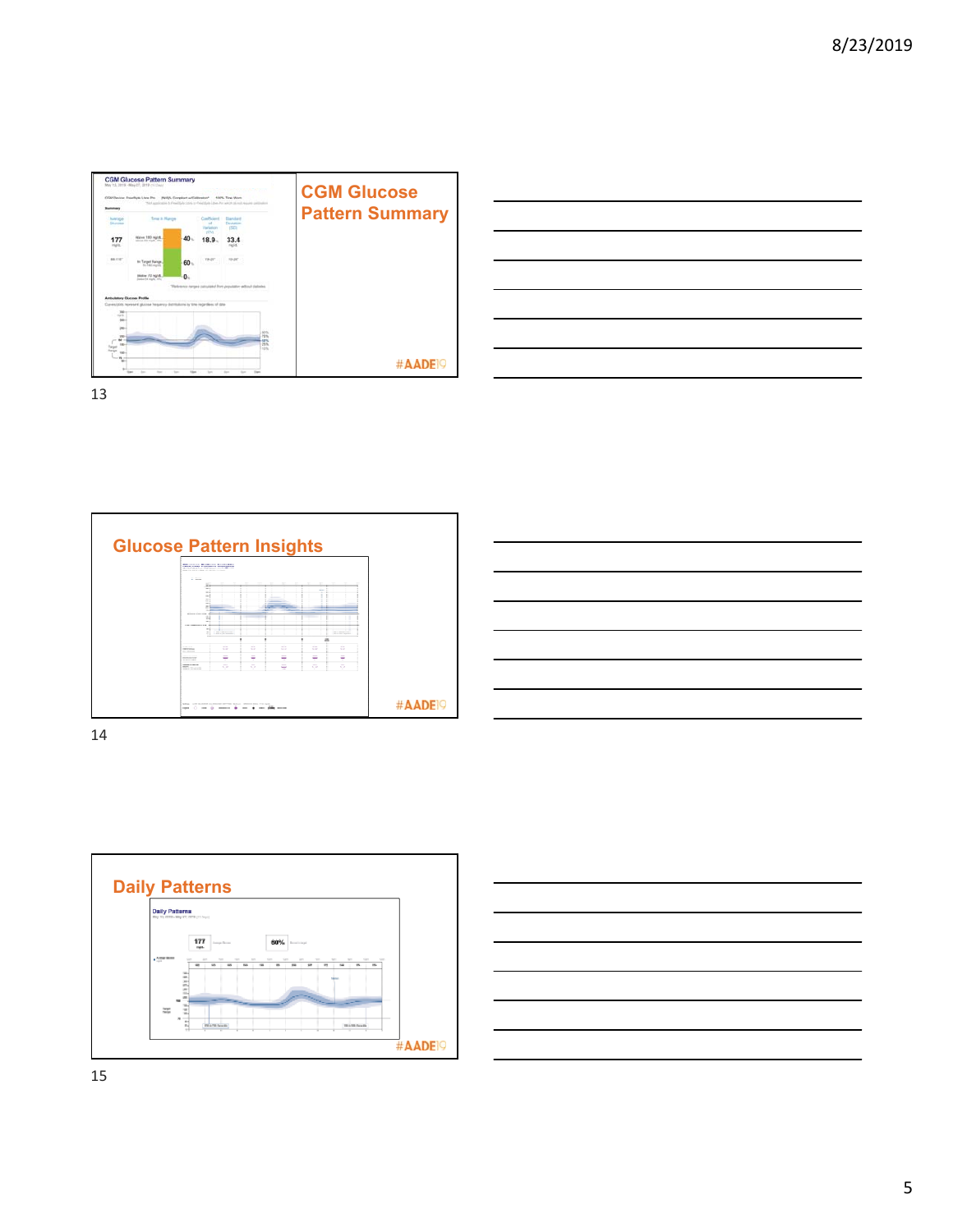





| $\overline{\phantom{a}}$ |                                                                                                                                                                                                                                      |  |                          |
|--------------------------|--------------------------------------------------------------------------------------------------------------------------------------------------------------------------------------------------------------------------------------|--|--------------------------|
|                          | <u>a sa sa salawan sa sana sa sana sa sana sa sana sa sana sa sana sa sana sa sana sa sana sa sana sa sana sa sa</u>                                                                                                                 |  |                          |
|                          |                                                                                                                                                                                                                                      |  |                          |
|                          |                                                                                                                                                                                                                                      |  | <b>Contract Contract</b> |
|                          |                                                                                                                                                                                                                                      |  |                          |
|                          | <u>state and the state of the state of the state of the state of the state of the state of the state of the state of the state of the state of the state of the state of the state of the state of the state of the state of the</u> |  |                          |
|                          |                                                                                                                                                                                                                                      |  |                          |
|                          |                                                                                                                                                                                                                                      |  |                          |

17

| <b>Daily Food Record</b>                                                                                                                                                                                                                                                                                                                                                                                                                                                                                                                                                                                                                                                                                 |                                                                                                                                                                                                                                                                                                                                                                                                                                                                                                                                                                                                                                                                                                              |
|----------------------------------------------------------------------------------------------------------------------------------------------------------------------------------------------------------------------------------------------------------------------------------------------------------------------------------------------------------------------------------------------------------------------------------------------------------------------------------------------------------------------------------------------------------------------------------------------------------------------------------------------------------------------------------------------------------|--------------------------------------------------------------------------------------------------------------------------------------------------------------------------------------------------------------------------------------------------------------------------------------------------------------------------------------------------------------------------------------------------------------------------------------------------------------------------------------------------------------------------------------------------------------------------------------------------------------------------------------------------------------------------------------------------------------|
| <b>Basic And American</b><br>57.00<br>÷<br>$\frac{39}{25666}$ $\frac{6}{256}$<br><b>Bearing Small</b><br><b>Black</b><br><b>Mand Grante</b><br><b>Ford Game</b><br>m<br><b>Galleries Avenue</b><br><b>Back Buch Ford</b><br>Lat. Department<br><b>The Building</b><br>trac.<br>坛<br>$-0.00000$<br>-Balcart<br>-Bacat.<br><b>Jr. France</b><br>- An Engrish<br><b>Surge 2 hours</b><br><b>State 2 hot</b><br><b>Sept.</b><br><b>Sept.</b><br><b>AGAN DOWN</b><br>Arlyn bear<br>table & States<br><b>LAST FIRE</b><br><b>But living</b><br>make.<br><b>Book Electric</b><br>make.<br><b>Lot Desertime</b><br><b>Brack Mark</b><br>Gets Demandtrams<br><b>Real Made Ford</b><br>AII8<br>Charamana<br>Essex. | <b><i>DALY RIGH BELIES</i></b><br>$\frac{3m}{2m}$ $\frac{5D^2}{2m}$<br>7/16<br><b>Seattles</b> Stated<br><b>Wood Engine</b><br><b>Bally</b><br><b>Book Support</b><br><b>Journal</b><br><b>Carl</b> Denvertising<br><b>Title Mark Ford</b><br>Let-Tenavirum<br><b>How Middle Ford</b><br>$-3.118$<br>$-506$<br><b>Dr. Espita</b><br>Glassen & bouck<br><b>Renault Nort</b><br><b>Started</b><br><b>Start</b><br>Article Initial<br>Article (more)<br><b>Lond Royal</b><br>and Jones<br><b>Food Sherway</b><br><b>Wanted Lineswork</b><br><b>THE OWNER</b><br><b>THE AREA</b><br><b>Nice Mark Real</b><br>Gets DemandScare<br>Carl Christmas Ricards<br><b>How Much Road</b><br>1/4<br>Chika Shiel<br>Total . |
| <b>Control Court</b><br><b>State 3 bluf</b><br><b>Khema Linkert</b><br><b>Supply</b><br><b>South</b><br>Arian book<br><b>Arizon Interest</b><br>Senat (Chief)<br><b>Bone Hour</b><br><b>Koor Davis</b><br><b>Hall</b><br><b>Black Surround</b><br><b>NATION</b><br>Get Department<br><b>Carl Thomas Room</b><br><b>Road Music Form</b><br><b>Star Mark Star</b><br><b>Burn Compt</b><br>Chevrolett<br><b>Chris A Channel</b><br><b>MADEC</b><br><b>Barnet Lincoln</b><br><b>Shown Literature</b><br><b>bak</b><br>leade<br>Article Integr<br><b>STAR-TOWN</b>                                                                                                                                            | -Fights<br><b>Shows Links</b><br><b>Electric 2 Newslet</b><br><b>STATE</b><br><b>South</b><br><b>Artists Incorp</b><br><b>Actually Cannell</b><br>Search Edge I<br><b>Joney Great</b><br><b>Book Course</b><br><b>Paulin</b><br><b>Burningen</b><br><b>Brandin</b><br>Get Duna Green<br><b>Carls Elhoramo Science</b><br><b>Size Work Ford</b><br><b>Ford Mode Ford</b><br>ALIA<br>صيحك<br><b>#AADEIG</b><br><b>During Chinat</b><br><b>Shares O'Mart</b><br>touch.<br><b>Pyron</b><br><b>Article Interior</b>                                                                                                                                                                                               |

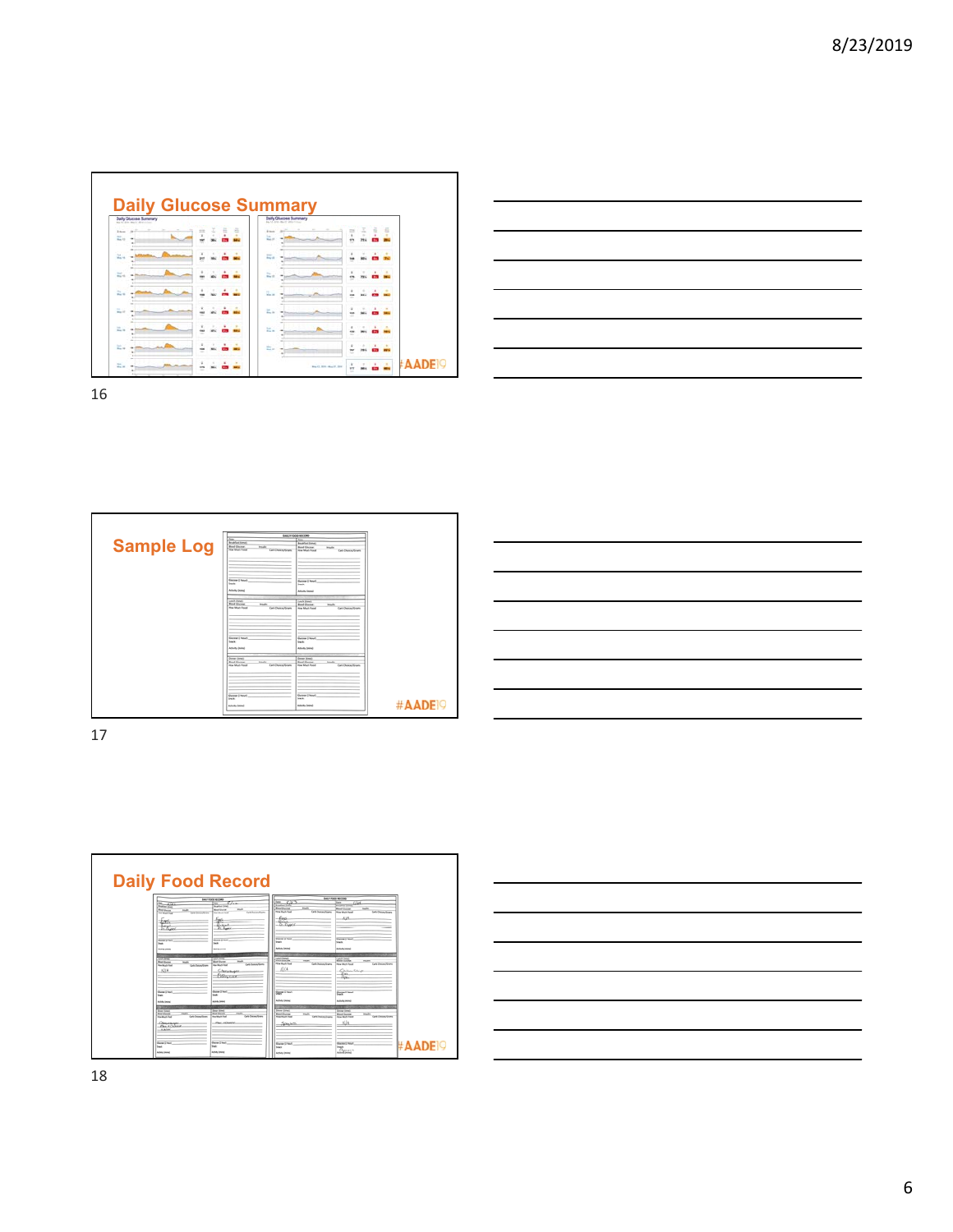## **Increased person with diabetes motivation and self-management**

- Awareness of food or activity effect on blood glucose results
- Personal engagement
- Personal CGM discussion

#AADE<sup>19</sup>

19

#### **Team Collaboration**

- Person with diabetes
- Placement medical staff
- Certified Professional Coders
- Clinicians
- Certified Diabetes Educators

#AADE<sup>19</sup>

20

### **Revenue**

#### **95250**

- PWD training, sensor placement and removal
- Allowable 4 times per year if medically
- necessary • Medicare allowable\*  $-$  \$148.00

#### **95251**

- Interpretation and discussion
- Medicare allowable\*  $-$  \$36.14
- 

\*Data on file, CMS Medicare, Missouri region, 2019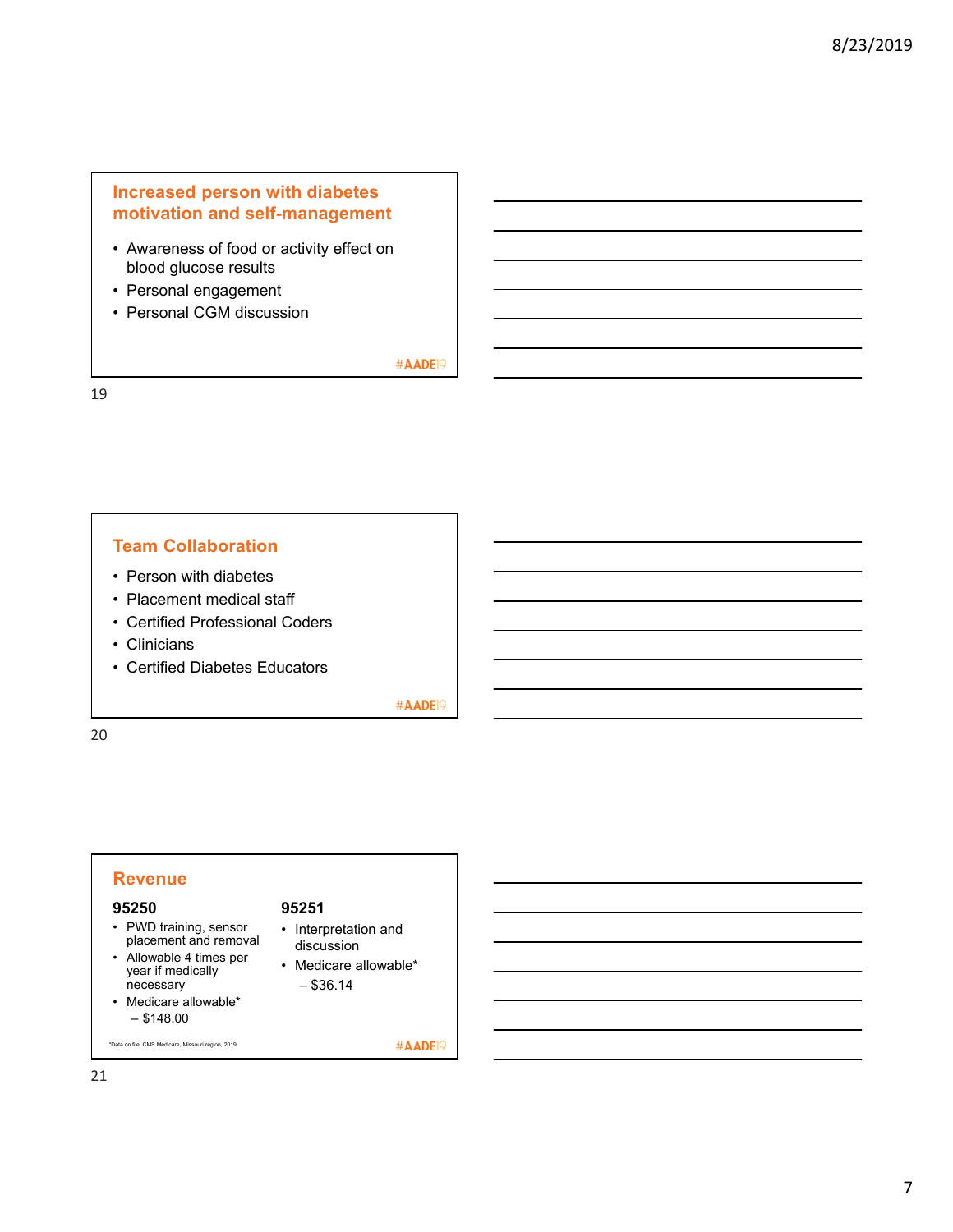#### **Cost Analysis** Expense Revenue • Reusable reader = • Medicare PWD \$65 **Payments** • Sensor cost =  $$60$ • \$124.14 placement, removal, evaluation and interpretation – 300 units purchased – 227 units billed for placement – 195 units billed for removal \*Data on file, CMS Medicare, Missouri region, 2019 #AADE<sup>19</sup>

### **Not Real-Time**

- Blinded wear
	- 7 day and 14 day interrupted allows for modifications
- Incomplete records without time
- Incomplete activity log
- Incomplete food log

#AADE<sup>19</sup>

23

22

#### **Cost**

#### • PWD Cost

- Out of pocket cost if deductible not met
- Non‐coverage by insurance
- Device Cost
- Unused sensors, lost sensors, patient non return
- Clinic Resources
	- Appointment non‐availability, staff turnover time and training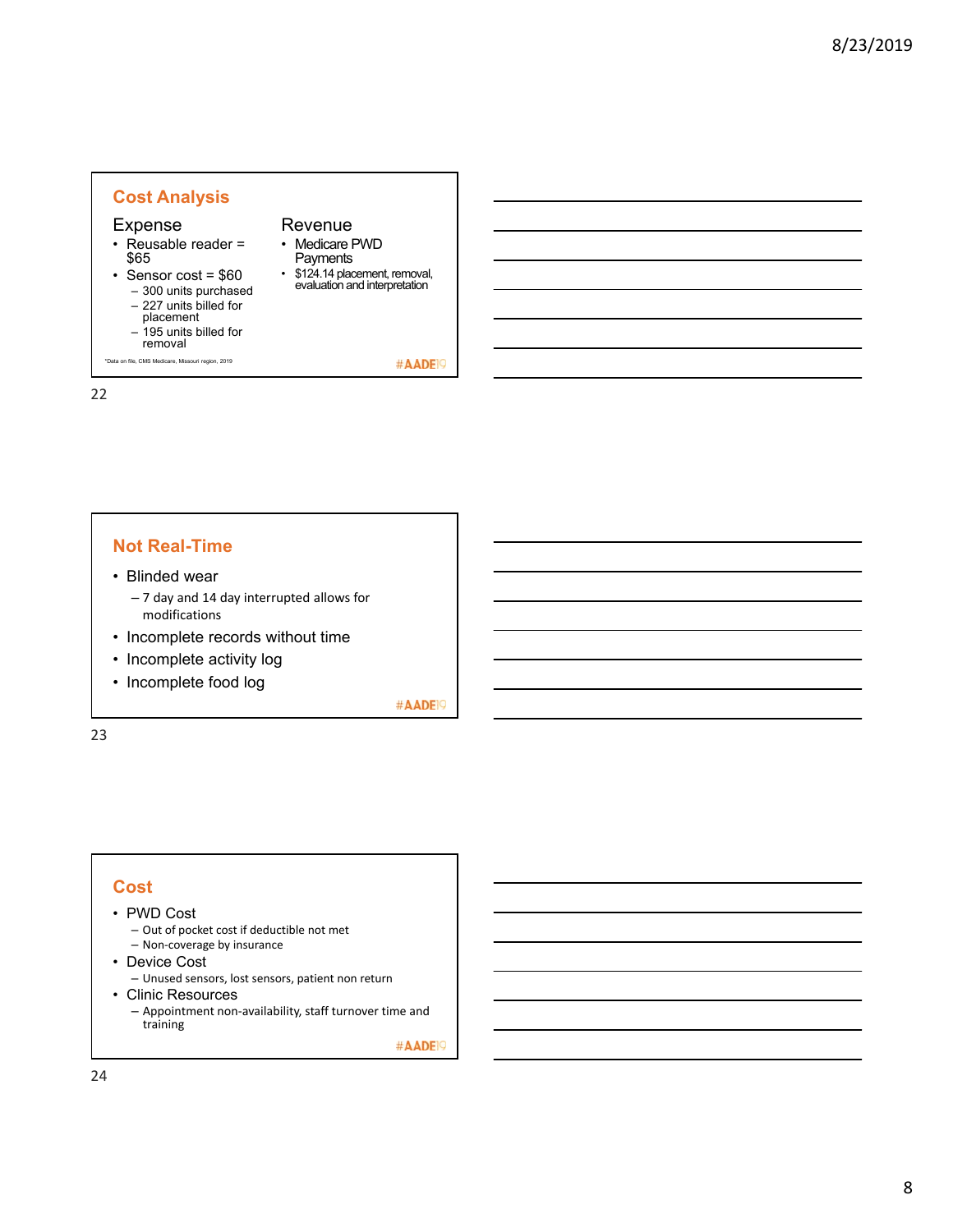



## **Collaboration Opportunities**

- Choosing the Professional CGM type based on availability of financial and personnel resources
- Developing processes to ensure timely PWD clinical flow and cycle time in multi-specialty primary care clinics
- Development of PWD resources for before and after Professional CGM use
- Continued engagement and education of clinicians, staff, and PWD

#AADE<sup>19</sup>